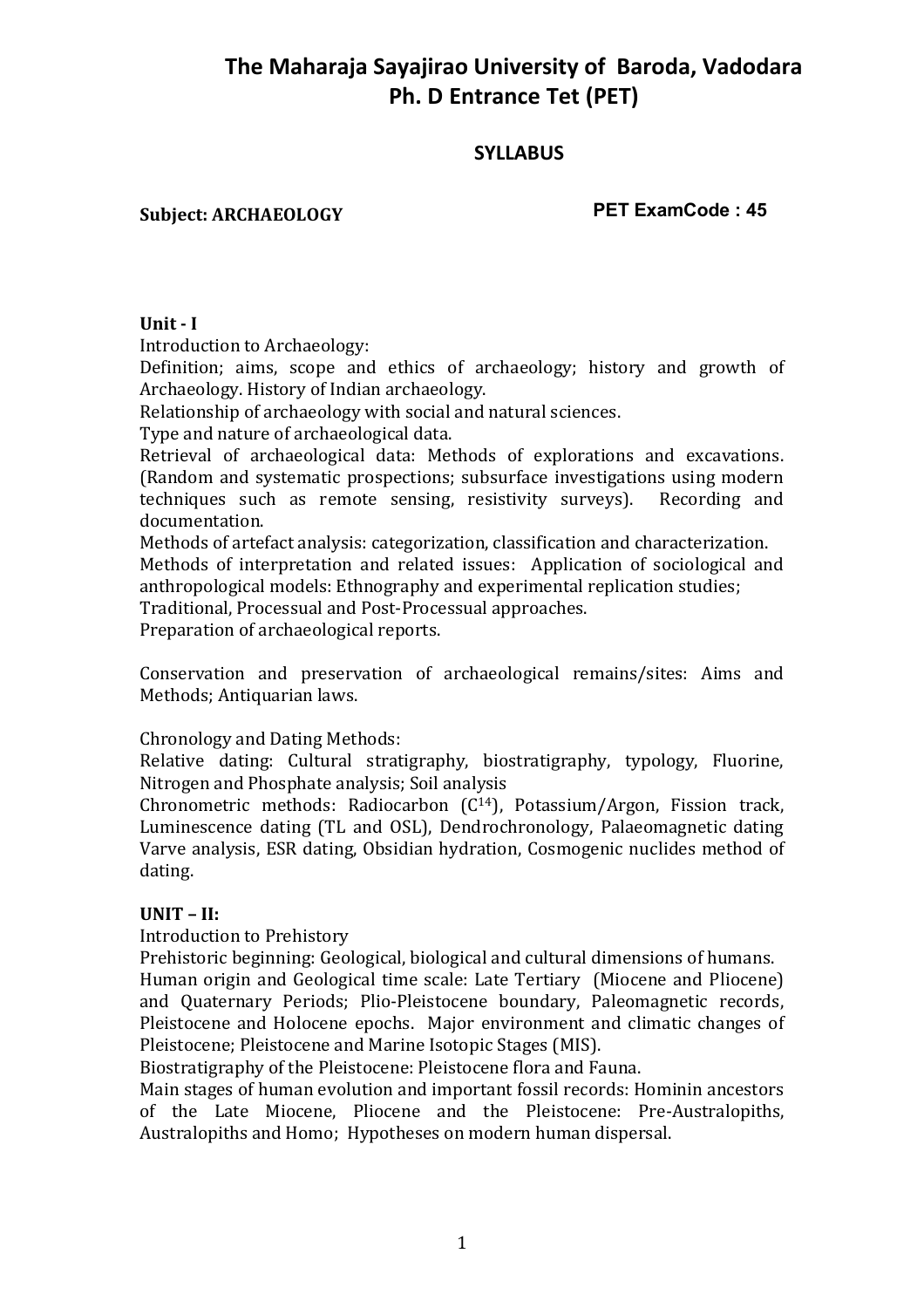Cultural backdrop: Evolution of stone implements and development of lithic technologies: The Oldowan, Acheulian and the Flake and Blade based industries of the Stone Age.

Palaeolithic cultural development in the world context:

Africa, Europe and South East Asia and China.

Early Stone Age, Middle Stone Age and Late Stone Age of Africa; Lower Palaeolithic, Middle Palaeolithic and Upper Palaeolithic of Europe and West Asia. Palaeolithic cultural developments in China and South East Asia.

Prehistoric Art: antiquity, significance, distribution.

## **Unit - III**

Palaeolithic cultural developments in the Indian subcontinent:

Geo-chronology and Stone Age cultures of India: The Sohan Valley and the Potwar Plateau sites in the Sivalik hills, The Belan and Son valleys, Didwana dune 16R in Rajasthan, Kortlayar valley/Attirampakkam in Tamilnadu and Jwalapuram in Andhra Pradesh.

Lower Palaeolithic culture: Tool types and lithic technology; The Sohan industry and its antiquity; The Acheulian industry and its spread into major river valleys: Sites in the Narmada and the Sabarmati valleys, the Belan and the Son valley sites, sites in the Hunsgi and Baichabal valleys, sites in the Krishna and the Godavari valleys, sites in the Kortlayar valley; sites associated with the Playas of Rajasthan.

Middle Palaeolithic culture and geographical spread; Tool types and lithic technology of the Middle Palaeolithic: the prepared core techniques/Levallois technique.

The Upper Palaeolithic culture: Tool types and lithic technologies of the Upper Palaeolithic: Blade and bone implements; geographic distribution and major sites.

Prehistoric Art in the Indian context: Antiquity, significance and distribution

## **Unit – IV**

Mesolithic and Neolithic cultures: Mesolithic in Europe; Epi-Palaeolithic developments in West Asia Neolithic and Food Production: Neolithic stage in West Asia and China.

Mesolithic culture of the Indian subcontinent: Characteristic features; Tool types and micro-blade technology; regional variations in tool assemblages; Evidence of incipient stages of food production. Patterns of ecological adaptation and distribution: Sites in the alluvial plains, horseshoe lakes, coastal sites, sand-dune sites, sites in the plateaus and rock-shelter sites.

Neolithic cultures of the Indian subcontinent: Early farming communities of Baluchistan: Mehrgarh and Kili-Gul-Muhammad. Neolithic culture in Kashmir.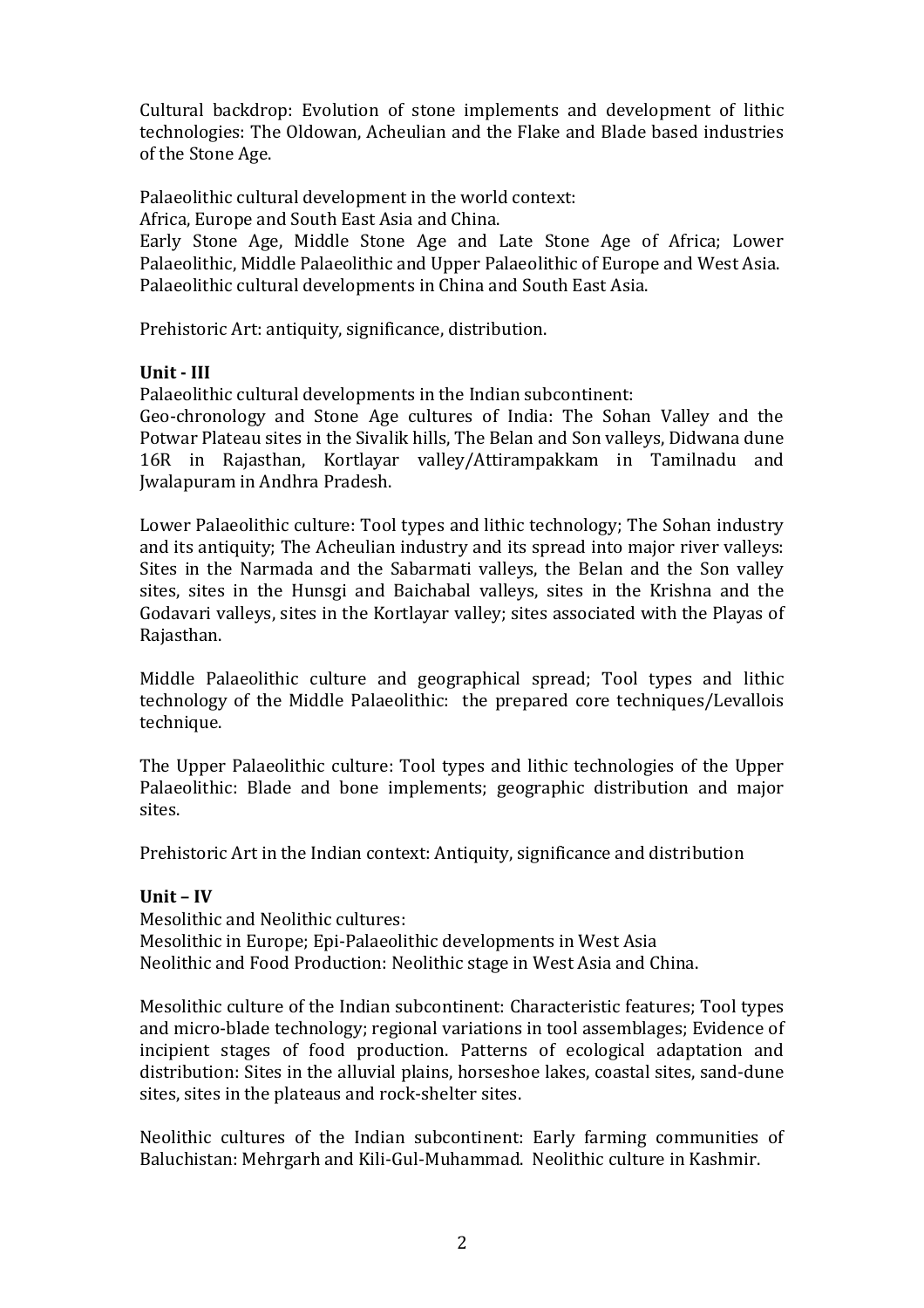Neolithic culture in the Central Ganga and Vindhyan region: Koldihwa, Mahagara, Lahuradewa etc. Eastern Neolithic sites: Chirand, Chechar Senuwar, Kuchai, and Baidyapur and the Neolithic culture of the North-Eastern region: Sarutaru, Selbalgiri, Daojali Hading, Marakdola.

Neolithic cultural development in the southern peninsular India: Sanganakallu, Pikhlihal, Uttnur, Kodekal, Teklakota, Hallur, Nagarjunakonda and Ash-mound sites.

## **Unit – V**

#### Proto-history:

Courses towards urbanization: The Harappa culture.

Formative stages of the Harappa culture: Emergence of village farming/ Chalcolithic settlements and beginning of regional cultures in the North and North-Western India and Pakistan. Contemporary developments in the Gagghar-Saraswati system and in Gujarat (Pre-Urban /Pre and Early Harappan cultural development).

Early Harappan and the emergence of the Urban Harappan cultural ethos.

Urban Harappan and geographical spread; settlement features; town planning and architecture; Economic production: the urban-rural dichotomy, agriculture and craft production. Trade and subsistence; standardisation of craft and the Harappan script, evidence of overseas contacts. Socio-political organization; art and evidence of religious beliefs; Authors? Important excavated sites: Mohanjodaro, Harappa, Kalibangan, Lothal, Dholavira, Surkotada, Banawali, Rakhigarhi, Bagasra, Rojdi, Rangpur.

Regional variations within the material culture: the concept of Sorath and Sindhi/Classical Harappan in Gujarat.

## Post-Urban Harappan

Decline of the Urban Harappan: causes of decline and different theories on decline .

Post-Urban phase: evidence from the Indus valley, Gagghar-Saraswati system and from Gujarat (Post-Urban or Late Harappa cultures of Sindh, Punjab, Haryana, Gujarat and Western Uttar Pradesh).

Other Chalcolithic Cultures of India:

The Copper Hoard and Ochre Coloured Pottery; Chalcolithic cultural remains in the Ganga plain.

The Banas/Ahar cultural developments in southern Rajasthan and its antiquity and distribution.

The Kayatha assemblage of Madhya Pradesh.

The Malwa culture of the Narmada valley and its geographic distribution.

Chalcolithic cultures of the Deccan region (Savalda, Malwa, Jorwe cultures).

## **UNIT – VI**

The Iron Age and growth of new urban centres. Antiquity of Iron in India: Early stages of Iron Age, new evidence from Malhar, Dadupur, Raja Nal-ka-tila,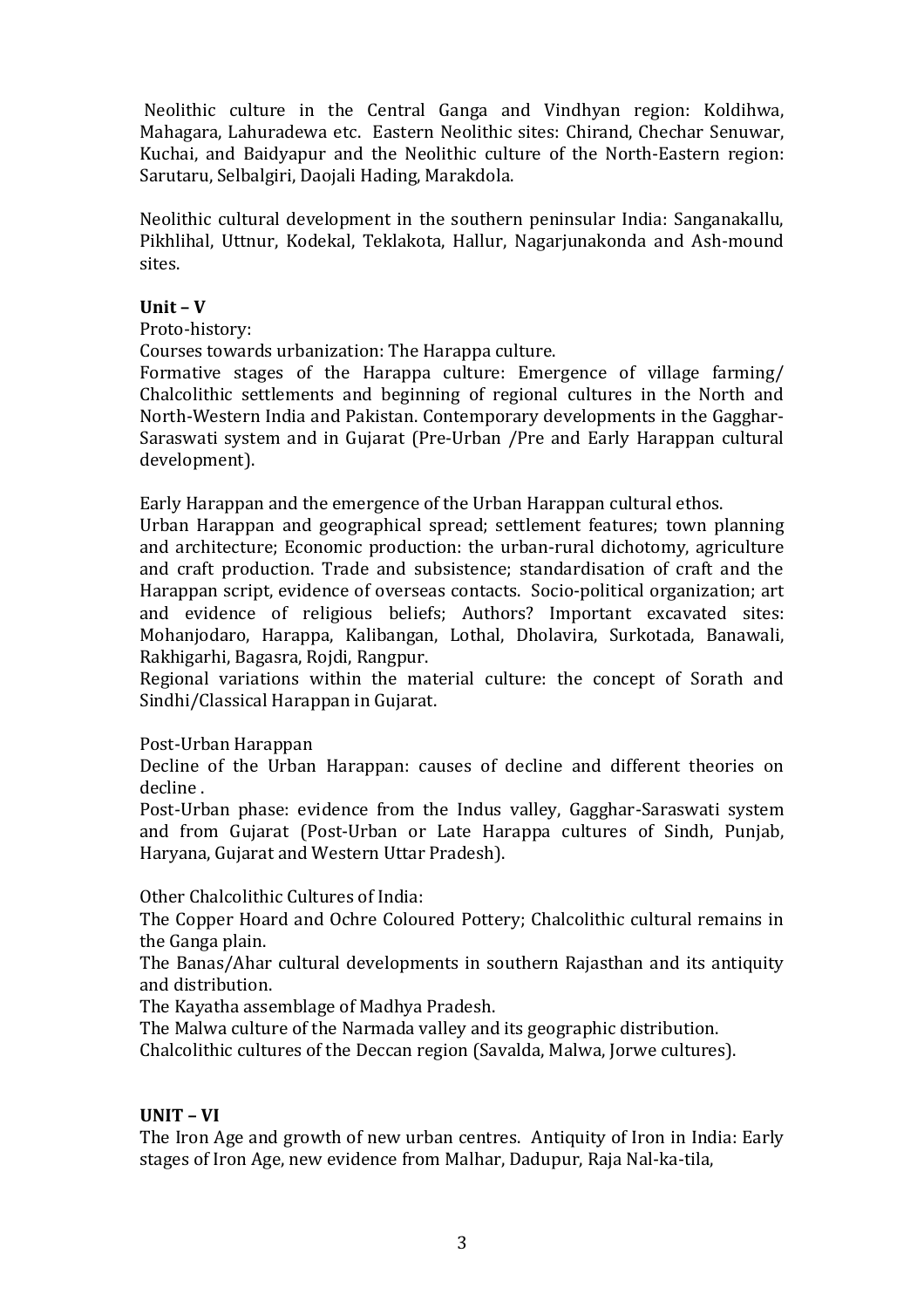Hallur, Kumaranahalli and Kodumanal.

Painted Grey Ware culture: Extent, and Chronology and characteristic traits.

Northern Black Polished Ware culture: Extent, chronology and characteristic traits.

## Iron Age in Peninsular India:

The Megalithic culture in peninsular India and beyond: Geographical spread, typology, chronological contexts, cultural artefacts and authors of Megalithic tradition.

The beginning of Early Historic period and the emergence of Urban centres in the Ganga Valley and Peninsular India.

Multiple modes of economic production, expansion of trade and development of trade routes, Maritime trade; emergence of new Urban centres.

#### Emergence of urban centres:

Important city sites: Rajghat, Ujjain, Vaisali, Taxila, Mathura, Sravasti, Kausambi, Sisupalgargh etc.

Important sites of Historical period:

Sringaverpura, Ahichhatra, Atiranjikhera, Hasthinapur, Khairadih, Chandarketugarh, Nasik, Adam, Satanikota, Nagarjunakonda, Arikamedu, Kodumanal, Pattanam.

#### **Unit – VII**

Architecture: A significant source of Indian history

The Stupa architecture: Structural Stupas: Origin and development: North and South Indian stupas.

Development of Rock-cut architecture: Origin and Development - Buddhist Brahmanical and Jain.

Temple Architecture: Origin and development of temples, Main features of the temple architecture, features and development of distinct architectural styles of Nagara, Vesara, Dravida and Bhumija temples.

Gupta, Chalukyan, Pallava and Rashtrakuta temples. Regional styles: Khajuraho temples, Temples of Odisha and Chola temples.

#### Art and Iconography

Sculptural Art: Stone and Bronze: Antiquity and development: The Mauryan pillar capitals, early Yaksha-Yakshi images, Shunga, Western Kshatrapa, Satvahana sculptures; the Kushana sculptures: Mathura and Gandhara Schools; Gupta sculptures: Saranath school; Chalukya, Pallava; Pala, Chandela, Chola and Hoysala sculptures.